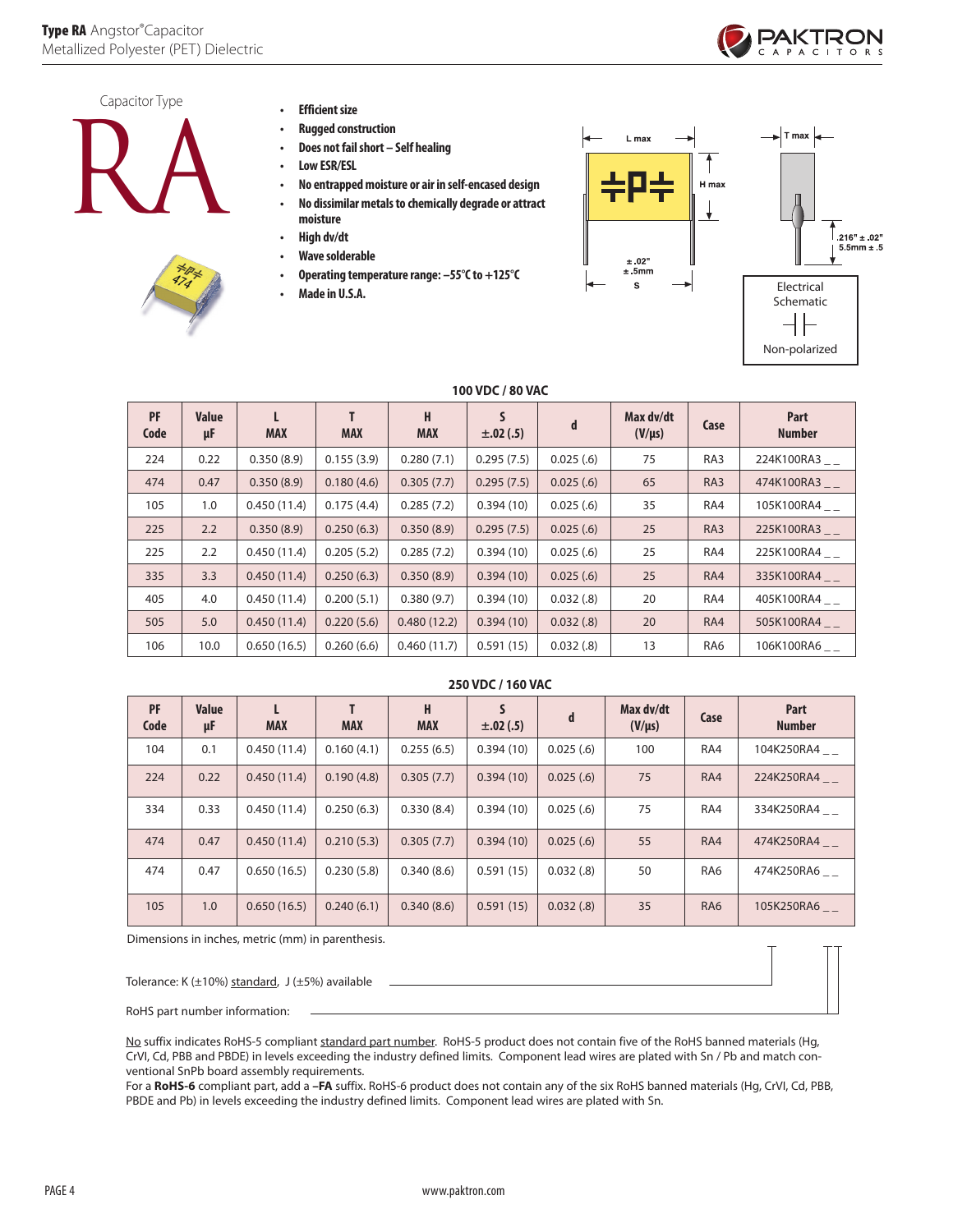

#### **400 VDC / 250 VAC**

| PF<br>Code | <b>Value</b><br>μF | <b>MAX</b>  | <b>MAX</b> | п<br><b>MAX</b> | $\pm .02(.5)$ |           | Max dv/dt<br>$(V/\mu s)$ | Case            | Part<br><b>Number</b> |
|------------|--------------------|-------------|------------|-----------------|---------------|-----------|--------------------------|-----------------|-----------------------|
| 224        | 0.22               | 0.650(16.5) | 0.230(5.8) | 0.340(8.6)      | 0.591(15)     | 0.032(.8) | 65                       | RA6             | 224K400RA6__          |
| 474        | 0.47               | 0.650(16.5) | 0.290(7.4) | 0.440(11.1)     | 0.591(15)     | 0.032(.8) | 120                      | RA <sub>6</sub> | 474K400RA6__          |

#### **500 VDC / 250 VAC**

| PF<br>Code                                                  | Value<br>μF | <b>MAX</b>  | <b>MAX</b> | H<br><b>MAX</b> | $\pm .02(.5)$ | a         | Max dv/dt<br>$(V/\mu s)$ | Case            | Part<br><b>Number</b> |
|-------------------------------------------------------------|-------------|-------------|------------|-----------------|---------------|-----------|--------------------------|-----------------|-----------------------|
| 504                                                         | 0.5         | 0.650(16.5) | 0.280(7.1) | 0.540(13.7)     | 0.591(15)     | 0.032(.8) | 120                      | RA <sub>6</sub> | 504K500RA6 _ _        |
| Dimensions in inches, metric (mm) in parenthesis.           |             |             |            |                 |               |           |                          |                 |                       |
| Tolerance: K $(\pm 10\%)$ standard, J $(\pm 5\%)$ available |             |             |            |                 |               |           |                          |                 |                       |

RoHS part number information:

No suffix indicates RoHS-5 compliant standard part number. RoHS-5 product does not contain five of the RoHS banned materials (Hg, CrVI, Cd, PBB and PBDE) in levels exceeding the industry defined limits. Component lead wires are plated with Sn / Pb and match conventional SnPb board assembly requirements. For a **RoHS-6** compliant part, add a **–FA** suffix. RoHS-6 product does not contain any of the six RoHS banned materials (Hg, CrVI, Cd, PBB, PBDE and Pb) in levels exceeding the industry defined limits. Component lead wires are plated with Sn.

#### **Electrical**

**Capacitance Range:** 0.1 µF to 10.0 µF @ 1KHz

**Tolerance:** Available in  $\pm$  5%, 10% (standard), 20%

**Voltage Range:**

100, 250, 400, 500 VDC

**Dissipation Factor:**

≤ 1.0 % @ 25°C, 1KHz

#### **Insulation Resistance:**

≥ 1,000 Megohms x µF Need not exceed 1,000 Megohms

| Rated Voltage       | $\leq 100$ VDC | $>100$ VDC |  |
|---------------------|----------------|------------|--|
| <b>Test Voltage</b> | 10 VDC         | 100 VDC    |  |
|                     |                |            |  |

#### **Dielectric Strength:**

1.6 x RVDC, 2 seconds max. (Bold P/Ns) 1.3 x RVDC, 2 seconds max.

#### **Self Inductance:**

2 to 6nh typical

#### **Temperature Range:**

-55°C to 125°C @ rated DC voltage (Bold P/Ns) –55°C to 125°C, derate voltage 1.25% / °C above 85°C

#### **Performance**

### **Accelerated DC Voltage Life Test:**

1,000 Hours, 85°C, 1.25 × Rated VDC ∆ C/C ≤ 5% DF ≤ 1.0%, 1KHz, 25°C IR  $\geq 1,000$  Megohm x µF Need not exceed 1,000 Megohms

#### **Moisture Test:**

85°C / 85% RH / 21 days Applied Voltage: zero bias ∆ C/C ≤ 7% DF ≤ 1.0%, 1KHz, 25°C

IR ≥ 30% of initial limit

#### **Long Term Stability:**

After 2 years storage, standard environment ∆ C/C ≤ 2%

#### **Physical**

**Vibration:** Mil Std 202 Method 204D

# **Solder Resistance:**

260°C, 5 Sec. ∆ C/C ≤ 2%

#### **Construction:**

Non-inductively constructed with metallized polyester dielectric (polyethylene terephthalate). Parallel plate–multilayer polymer (MLP) design.

#### **Electrode:**

Aluminum metallization

#### **Case:**

Polyester tape wrap

#### **Marking:**

Parts are continuously marked **누P** and pf code. Capacitance, tolerance and working voltage are printed on container.

#### **Packaging:**

Bulk Packaging Standard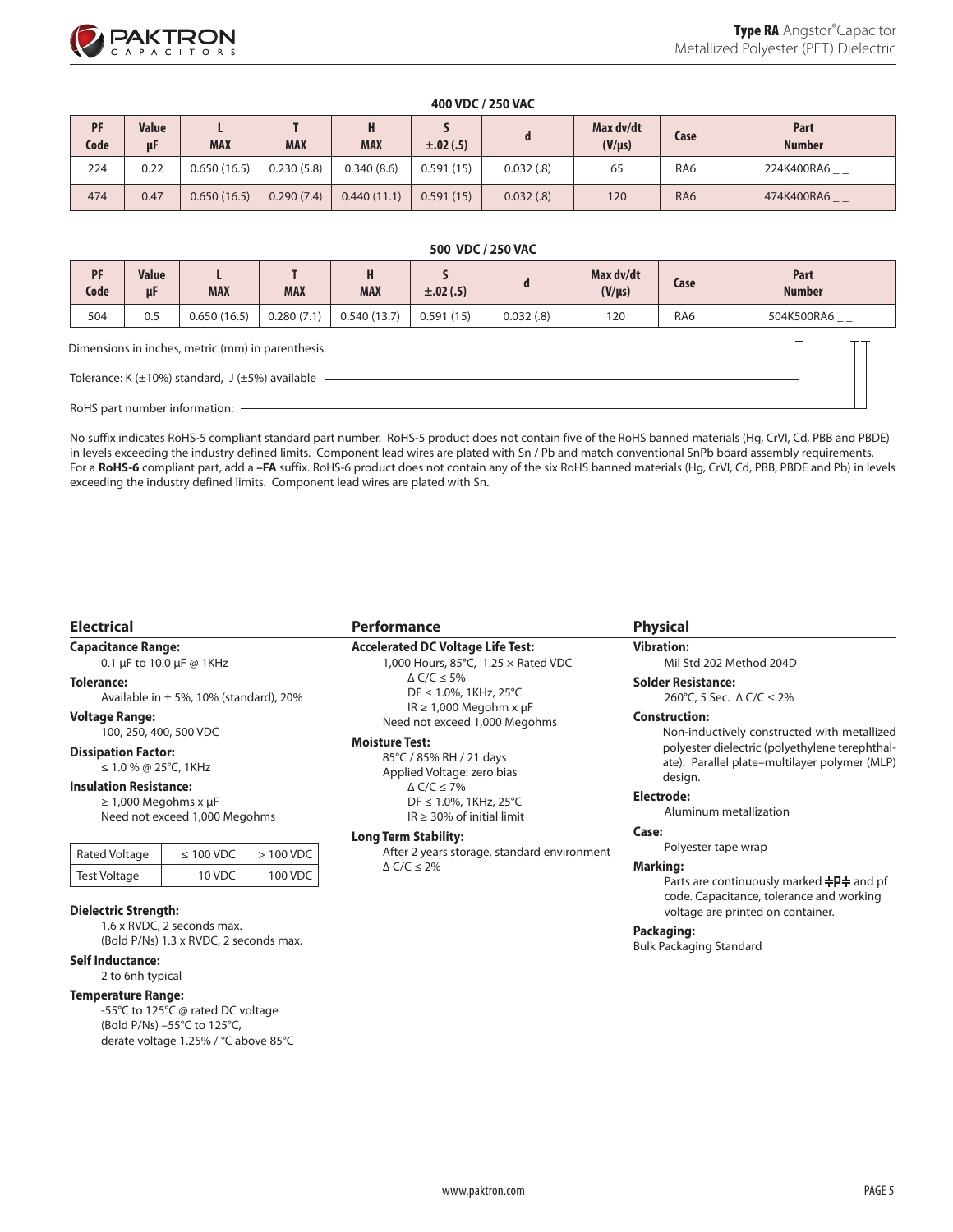

# **Angstor® Capacitor Application Notes**

Paktron developed the highly advanced Interleaf® Technology method of capacitor manufacturing to improve device electrical properties and stability in actual use conditions. As opposed to the conventional winding method, Interleaf® Technology uses a high laminating pressure, linear stacking technology. The resulting capacitor chip is a construction hybrid resembling a multilayer ceramic capacitor in cross section, while offering all the fail-safe advantages of a stacked plastic film capacitor. We refer to the resultant parts as MLP or multilayer polymer. The Angstor® Capacitor (or RA Style) is a self-encased, metallized film capacitor which features small size, high dv/dt capability and very low ESR at high frequency.

Intended for thru-hole and wired applications, the units feature all aluminum electrodes and terminals that are pulse welded to the lead wires. The units are back impregnated with a microcrystalline polymer sealant, and require no external coatings for moisture protection. The internal layers are heavily laminated to eliminate air from the core material which improves high frequency response compared to competitive units. Operating temperature limit is extended to125ºC.

The following are a few examples of applications wherein the Angstor's unique features have proven desirable:

## **HIGH FREQUENCY SWITCHING POWER INPUTS**

As the modern power converter broke the 100 KHz switching frequency barrier, the ripple voltage and RFI control components changed drastically. On the input side of 48 volt converters, a low ESR and ESL capacitor is needed in the pi filter network to control EMI generated by the switching MOSFET. Metallized film capacitors should be used because of the voltage bias and due to the unit's ability to "clear" during a high voltage event, rather than short out like a common MLC capacitor. Electrolytic (aluminum and tantalum) capacitors are not useful because of their extremely high parasitic resistance and inductance. Under ripple voltage the Angstor is stable, while ceramic capacitors increase in loss factor, creating incremental  $I_2R$  losses.

### **LINE AND DATA LINE NOISE SUPPRESSION**

 $A \geq 250V$  Angstor will not lose value due to the bias voltage and can be used on higher voltage lines as a differential noise bypass for RFI control. High input dv/dt up to 100 volts per micro second can be handled. In modems, the Angstor is a space efficient alternative to other input current control devices. Since the capacitor body is "plastic" there exists no piezoelectric emf due to input di/dt.

### **EMI/RFI SUPPRESSION**

Noise suppression is required on a variety of motors and field effect devices close to the offending source to minimize RFI on the voltage bus. Noise or transients emanating from switched state motors or inductors require a low ESR capacitor as part of the filtering arrangement. The Angstor is an excellent choice for these 12, 36 and 48 volt bus-rails because of its small size compared to other film capacitors and better ESR and reliability than ceramic capacitors. As the automotive bus voltage rises from 12 to 36/42 volts, this technology will replace many ceramic and tantalum capacitors because of its enhanced voltage coefficient (stability).

A significant new market is in on-board converters to charge batteries in EV and HEV applications.

### **GRACEFUL AGING**

There exists no chemical interactions within the MLP Capacitor to effect long term life. The parts are suitable for 10 to 20 year life applications due to their stability and inherently low loss. The polymer dielectric becomes more crystalline over long periods of time, which can gradually lower the capacitance value. The thin-film metallized electrodes are capable of "self healing" under high voltage events. This feature avoids the shorting, cracking and rapid heat generation problem often found in ceramic capacitors.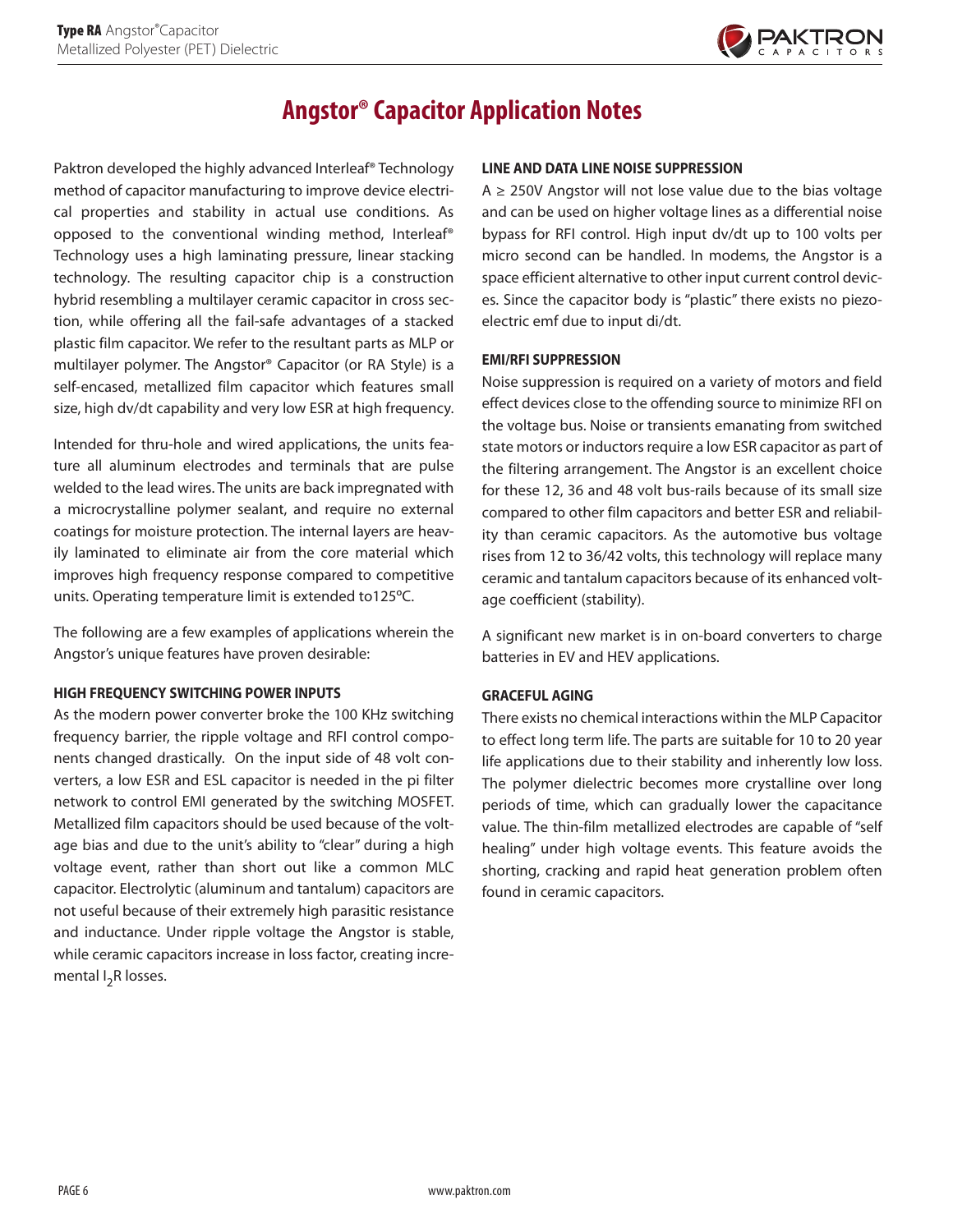

# **Typical Performance Curves Comparison of Multilayer Polmer (RA) vs. Multilayer Ceramic (X7R)**

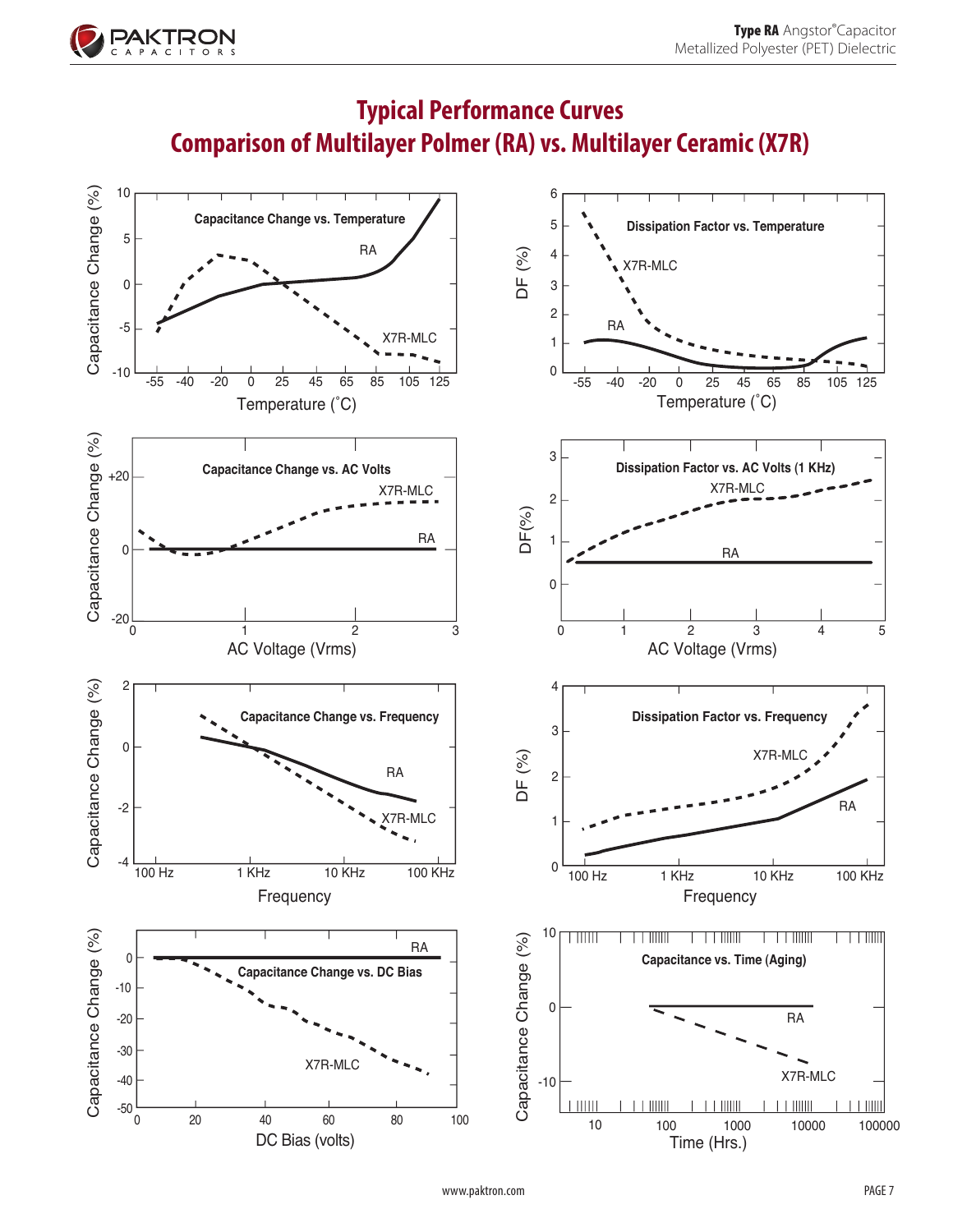

# **Typical Performance Curves Selected High Value "Power" Capacitors**